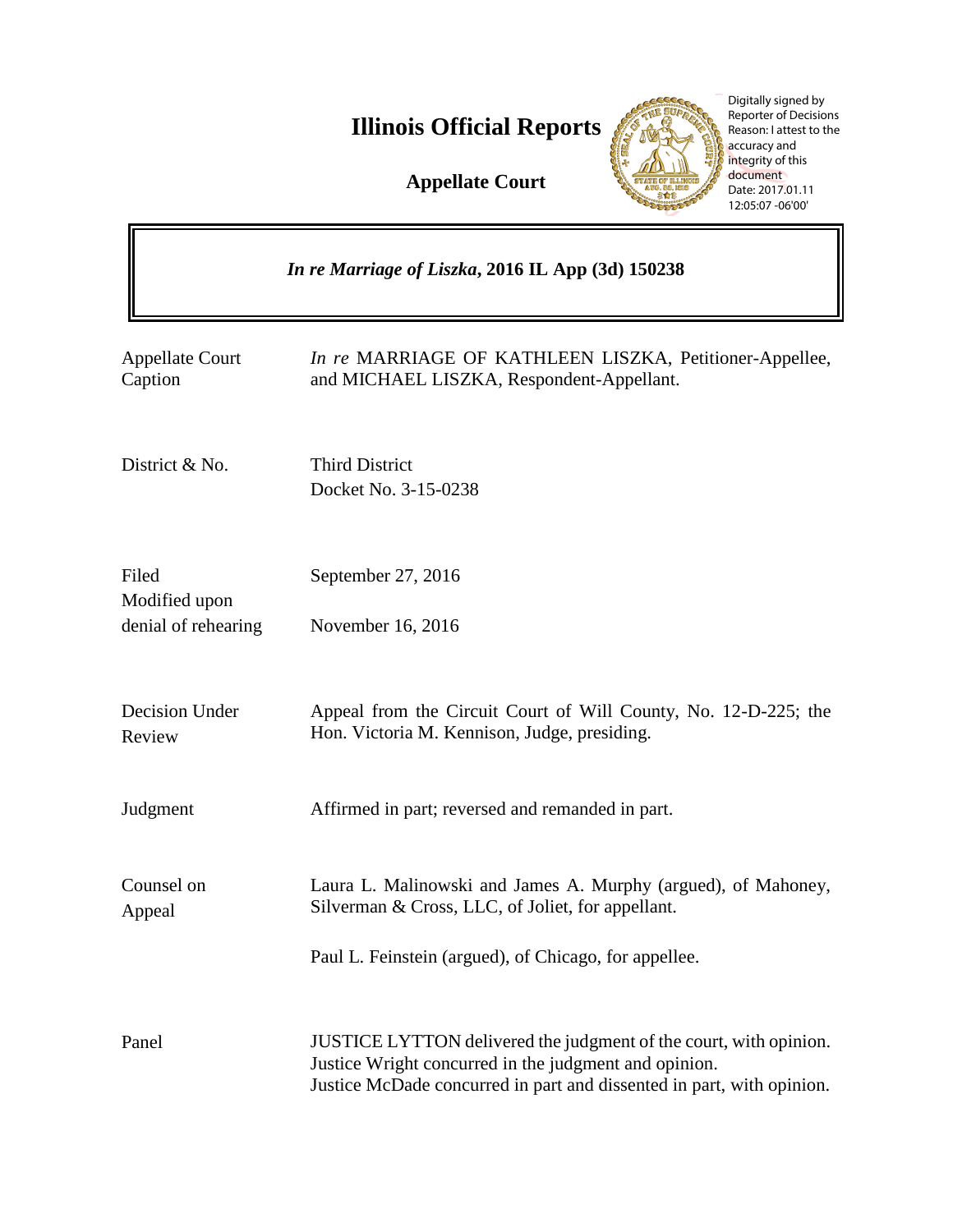**OPINION** 

¶ 1 Petitioner Kathleen Liszka filed a dissolution of marriage action against respondent Michael Liszka. Prior to trial, the court barred Michael's expert from testifying as to the value of a corporation owned by the parties, ISP Painting Inc. (ISP), as a discovery sanction. In its judgment for dissolution, the court divided the marital estate equally between the parties, awarding ISP and the marital home to Kathleen and requiring her to pay Michael \$673,785. The court denied Michael's request for maintenance, imputed monthly income of \$17,500 to him for child support purposes, and imposed a trust for child support payments. After ruling on the parties' motions for reconsideration, the trial court reduced the amount Kathleen was to pay Michael to \$84,007.50.

¶ 2 Michael appeals, arguing that the trial court erred in (1) barring his expert from testifying as to the value of ISP, (2) denying his motion to continue the trial, (3) imputing income to him, (4) valuing ISP, (5) not dividing ISP's 2013 retained earnings, (6) assigning no value to another business owned by the parties, (7) failing to treat Kathleen's attorney fees as advances from the marital estate, (8) valuing the marital home, (9) refusing to reopen the proofs to allow the introduction of ISP's 2013 tax returns, (10) denying him rehabilitative maintenance, and (11) establishing a trust for his child support payments. We reverse those parts of the trial court's order that bar Michael's expert from testifying and that impute monthly income of \$17,500 to him and remand for further proceedings. We affirm the trial court's decision in all other respects.

## ¶ 3 FACTS

# ¶ 4 Michael and Kathleen Liszka were married in 1993 and had three children together during their marriage. In 2002, Michael and Kathleen started a corporation together, ISP Painting, Inc. Kathleen owned 51% of ISP, and Michael owned 49%. They both served in various roles at ISP throughout their marriage. In 2011, Michael was the chief financial officer (CFO), and Kathleen was president of ISP.

¶ 5 In 2011, Michael and Kathleen entered into a collaborative divorce process. As part of that process, they hired Christiana Zouzias, a certified public accountant, to value ISP. In 2012, the collaborative process broke down, and Kathleen filed a petition for dissolution of marriage. She sought sole custody of the parties' children, who were 14, 12, and 10 years old at the time. In June 2012, Kathleen placed Michael on administrative leave from ISP but continued to pay him an annual salary of approximately \$210,000. Both parties filed motions alleging dissipation of assets by the other party.

¶ 6 In April 2013, the trial court set the trial for custody and property matters to take place on October 21, 2013. In April 2013, Kathleen sent Michael financial documents related to ISP. On May 20, 2013, Michael filed a motion to compel production of unredacted documents, arguing that the documents Kathleen sent him contained redacted data that interfered with his ability to determine the value of ISP. The trial court entered an order requiring Kathleen to provide the documents in unredacted form subject to a protective order.

## ¶ 7 On August 12, 2013, Kathleen disclosed her trial witnesses, including Zouzias as her valuation expert. On August 14, 2013, Kathleen sent Michael some unredacted financial records. Soon thereafter, Michael disclosed Mary Lynn Hoffer as his ISP valuation expert but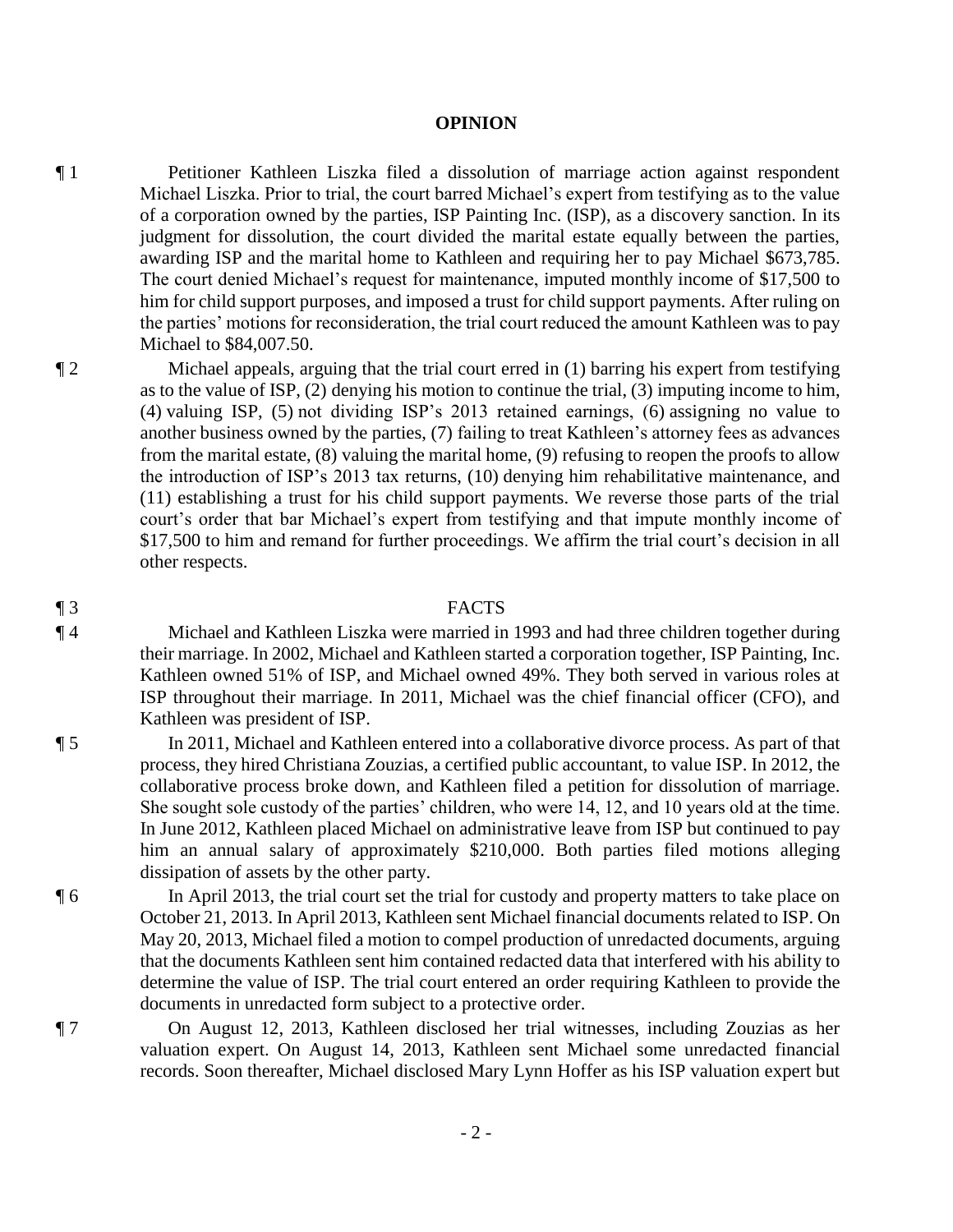did not provide any of her conclusions or opinions and indicated that her report would "be available prior to trial." On that same date, Michael filed another motion to compel the production of unredacted documents, asserting that Kathleen failed to send him certain balance sheets, financial statements, and general ledgers for ISP. On August 29, 2013, Kathleen sent Michael unredacted copies of the financial statements and ledgers he requested. On September 26, 2013, Kathleen sent Michael the 2012-13 balance sheets for ISP.

¶ 8 On October 17, 2013, Michael provided Hoffer's report to Kathleen. Kathleen filed a motion to bar Hoffer's report and testimony because Michael did not provide her report or disclose her opinions by the discovery deadline. The trial court granted Kathleen's motion.

¶ 9 On October 21, 2013, Michael filed a "motion to continue property/financial portion of trial due to discovery abuses by petitioner." At the hearing on the motion, Kathleen's attorney, Paul Starkman, testified that he provided redacted financial records to Michael in October 2012 and April 2013, including profit and loss statements and general ledgers. He testified that he redacted only the names of ISP's customers, which he considered confidential. On August 28, Starkman provided Michael with unredacted financial information, including general ledgers for 2011 and 2012, profit and loss statements, and some balance sheets. On September 26, 2013, Starkman provided Michael with the unredacted balance sheets for 2012 and 2013.

- ¶ 10 Phil McLawhorn, the accounting manager of ISP, testified that in August 2013, he provided financial documents to Michael, including a balance sheet and a profit and loss statement. On August 28, 2013, he provided Michael with general ledgers for 2011 and 2013. On September 26, 2013, McLawhorn provided Michael with the balance sheet for 2012, as well as the updated balance sheet for 2013. The trial court denied Michael's motion to continue.
- ¶ 11 Right before trial, the parties settled their custody dispute, leaving only property issues to be decided by the court. At trial, Michael testified that he is a healthy 44-year-old. He has a college degree with a major in financing. Before starting ISP, Michael started a local painting company, Illinois State Painters, in 1987. At ISP, Michael served as human resources manager, marketing director, finance director, president, chief executive officer (CEO), and CFO.
- ¶ 12 In addition to ISP, Michael and Kathleen owned several other businesses, including Coreman Technologies. Coreman Technologies operates an extranet system that is used by ISP and two other customers. The extranet system was developed and paid for by ISP. ISP created Coreman to market the extranet to other companies. Coreman has no employees. Coreman does not file taxes. Coreman's earnings are included in ISP's earnings for tax purposes. Coreman's earnings were \$1320 in 2010, \$21,718 in 2011, \$4695 in 2012, and \$3205 in 2013. Michael estimated that Coreman's value was \$500,000 based on its "possible future." Kathleen testified that she did not know the value of Coreman. She testified that Coreman's only assets are its name and its ability to use and sell extranet software. Coreman does not have any copyrights, patents, or trademarks for its software. Louis Miller, ISP's Director of Financing, testified that Coreman does not have a bank account separate from ISP's. According to Miller, Coreman is not separate from ISP.
- ¶ 13 At trial, Zouzias testified that the value of ISP was \$1,116,000 as of December 31, 2011. At Michael's request, Zouzias looked at ISP's 2012-13 financial information but did not perform a complete analysis for those years. The 2012-13 information confirmed Zouzias's belief that her 2011 valuation was correct. She did not have an opinion regarding the value of ISP as of 2012 or 2013 because she did not perform a complete business valuation for those years.

- 3 -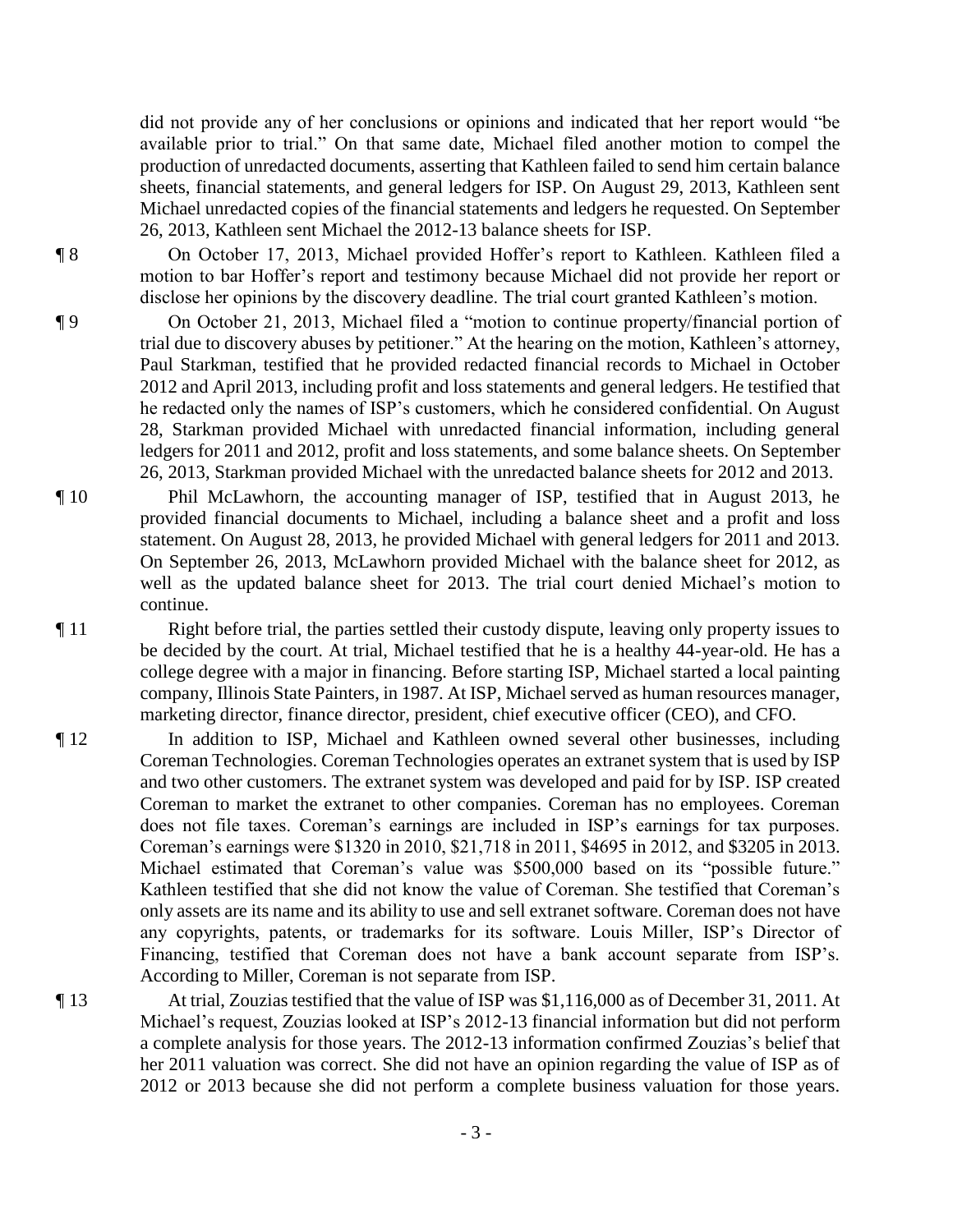Michael testified that ISP's value was \$4,037,817 in 2012 and \$5,047,902 in 2013 based on financial information from the first half of the year. He testified that he was offered \$2,000,000 for ISP in 2005 or 2006 and that it has substantially grown in value since then.

- ¶ 14 Both parties provided evidence regarding the value of the marital home. Kathleen presented a copy of an appraisal, performed on August 5, 2011, stating that the home had a value of \$565,000. Kathleen testified that she believed the fair market value of the home was \$420,000. Michael presented an appraisal of the home performed on March 12, 2012, indicating that the value of the home was \$615,000. Michael testified that he believed the value of the home at the time of trial was \$691,000.
- ¶ 15 Michael alleged that Kathleen dissipated marital assets, in part, by paying excessive attorney fees. Peggy Tracy, a forensic accountant hired by Michael, testified that Kathleen spent \$228,400 more in attorney fees than Michael. Kathleen disputed Tracy's testimony and testified that she spent only \$78,982 more than Michael in attorney fees.
- ¶ 16 The trial ended on January 24, 2014, at which time the court gave an oral ruling that grounds existed for dissolution of the parties' marriage. The court reserved the issue of child support for six months.
- ¶ 17 In March 2014, Michael filed a "motion to reopen proofs as to ISP, Inc. valuation and allocation of retained earnings." Attached thereto was ISP's 2013 tax return. The trial court denied the motion.
- ¶ 18 On April 16, 2014, the trial court entered its written judgment for dissolution of marriage. The court found that the value of the marital home was \$577,000 based on Kathleen's 2011 appraisal and improvements in the market. Kathleen was awarded the marital home and ordered to pay Michael for his share. The court accepted Zouzias's business valuation of ISP, finding that the date of her valuation "is still reasonably close enough toward the time of trial that it is an acceptable amount." The court awarded ISP to Kathleen and ordered her to pay Michael \$558,000 for his interest. The court rejected Michael's valuation of ISP, finding it "was fraught with errors." The court awarded Coreman Technologies to Kathleen and ordered her to pay Michael \$250,000 for his interest in it.
- ¶ 19 The court denied both parties' claims of dissipation. The court found that Kathleen's attorney fees were more than Michael's "but, because of the situation that we have here and how this started as a collaborative effort and with no requirement that there be an equalization as to attorneys' fees, the Court is not going to equalize the attorneys' fees."
- ¶ 20 The court denied Michael's request for maintenance after reviewing the applicable statutory factors. The court explained: "Both parties are walking away now with significant assets, some in property and some in cash. Both parties have significant earning capacity and they are both working people."
- ¶ 21 The court divided the marital estate equally between the parties, awarding Michael two Hawaii timeshares, personal property, bank accounts, retirement accounts, and two vehicles. In order to accomplish the 50/50 split, Kathleen was required to pay Michael \$673,785.
- ¶ 22 On the same day the court entered its judgment, Kathleen terminated Michael from ISP. Michael then filed a petition for equitable maintenance, and Kathleen responded with a motion for a directed finding that Michael was not entitled to maintenance. At a hearing on his petition, Michael testified that he had expenses totaling \$17,500 per month, including over \$10,000 in living expenses and \$7000 in attorney fees. He had been withdrawing money from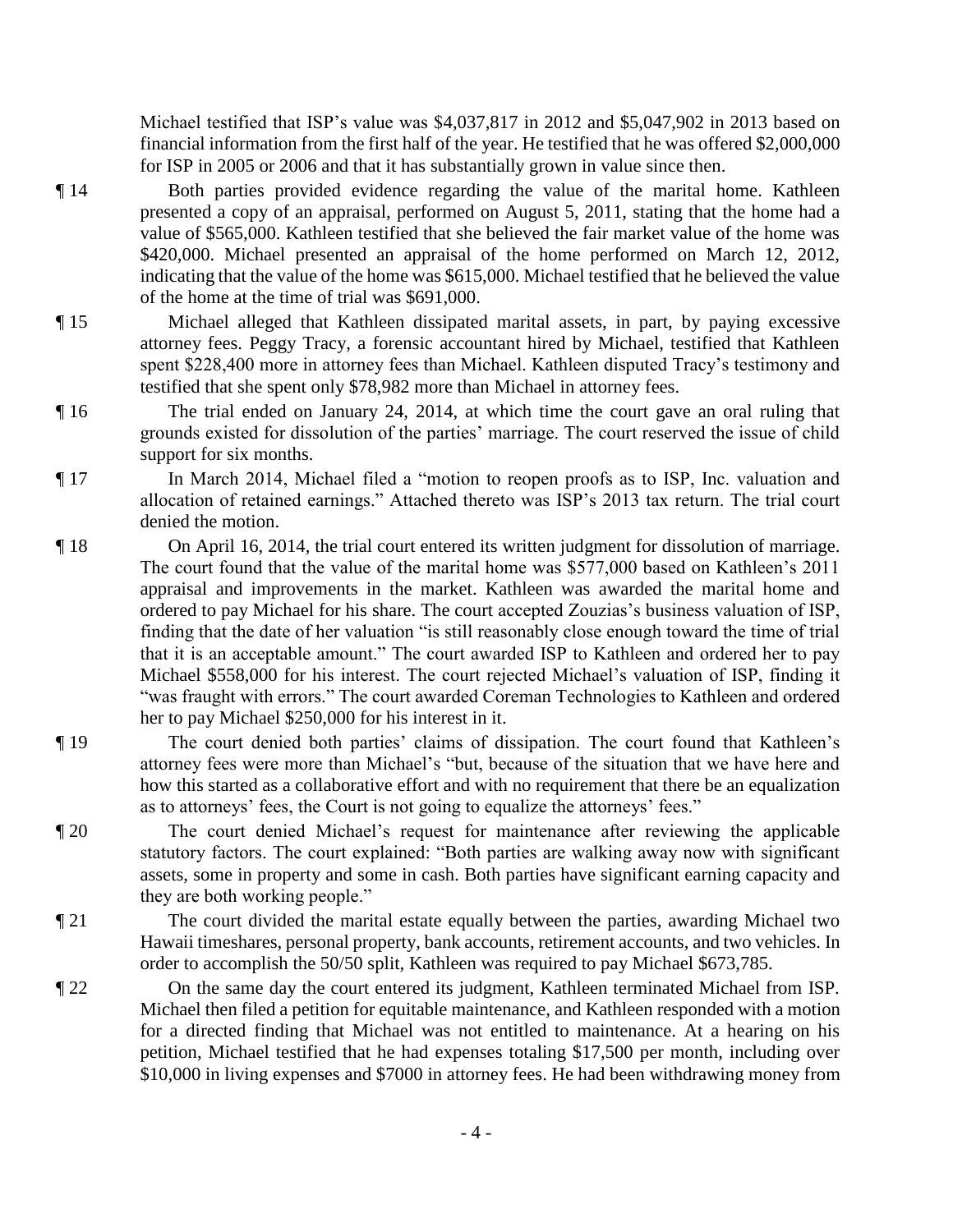his 401(k) accounts to support himself since his termination from ISP. The trial court granted Kathleen's motion and denied Michael's petition for maintenance.

- ¶ 23 In June 2014, Kathleen filed a petition to set child support. Michael responded to the petition by denying that he is "well able and capable of contributing to the support of the minor children." Kathleen also filed a petition for imposition of a trust, pursuant to section  $503(g)$  of the Illinois Marriage and Dissolution of Marriage Act (Act) (750 ILCS 5/503(g) (West 2012)), for the benefit of the children. The trial court held a hearing on the petitions. At the hearing, Michael testified that since he was terminated from ISP in April 2014, he has been "trying to start [his] own company." His new company was incorporated in October 2014, and, according to his business plan, he will be paying himself an annual salary of \$40,000, plus bonuses. He asked the trial court to set child support based on that salary.
- ¶ 24 In December 2014, the trial court issued its oral ruling on Kathleen's petitions, finding that Michael is "voluntarily unemployed" and "unwilling to pay the necessary support for his children." The trial court imputed income to Michael in the amount of "\$17,500 per month which is the amount that he was living off of and using." The trial court also granted Kathleen's request for imposition of a section 503(g) trust.
- ¶ 25 In February 2015, the trial court entered a written order requiring Michael to pay \$3765 in child support per month based on his imputed monthly income of \$17,500. The order granted Kathleen's request for a 503(g) trust, finding that Michael "has not acted in good faith, that he has in fact been trying to avoid meeting his obligations to fully support the children as necessary." The court ordered that \$200,000 of the amount Kathleen owed Michael be placed in the trust.
- ¶ 26 Both parties filed motions to reconsider the judgment for dissolution. The court denied Michael's motion but partially granted Kathleen's motion, reassigning three bank accounts to ISP instead of the parties and ruling that Coreman had no value because it is part of ISP and its value, if any, was included in ISP's value. The court also determined that it "double counted" certain assets and accounts. After the court's modifications, the total value of the marital estate decreased by \$1,179,553, and the amount Kathleen was required to pay Michael decreased from \$673,785 to \$84,007.50.
- ¶ 27 ANALYSIS
- 
- ¶ 28 I. ISP's Valuation
- 

# ¶ 29 A. Barring Michael's Expert and Refusing to Continue Trial

- ¶ 30 Illinois Supreme Court Rule 213(f)(3) requires a party to disclose, for each controlled expert witness, "(i) the subject matter on which the witness will testify; (ii) the conclusions and opinions of the witness and the bases therefor; (iii) the qualifications of the witness; and (iv) any reports prepared by the witness about the case." Ill. S. Ct. R. 213(f)(3) (eff. Jan. 1, 2007). Information required by Rule 213 must normally be disclosed no later than 60 days before trial. *Gee v. Treece*, 365 Ill. App. 3d 1029, 1036 (2006).
- ¶ 31 Illinois Supreme Court Rule 219(c) authorizes the trial court to prescribe sanctions, including barring witnesses from testifying, when a party fails to comply with discovery deadlines. Ill. S. Ct. R. 219(c)(iv) (eff. July 1, 2002); *Nedzvekas v. Fung*, 374 Ill. App. 3d 618, 620 (2007). The imposition of sanctions is within the discretion of the trial court and will not be disturbed absent a clear abuse of discretion. *Fung*, 374 Ill. App. 3d at 620-21.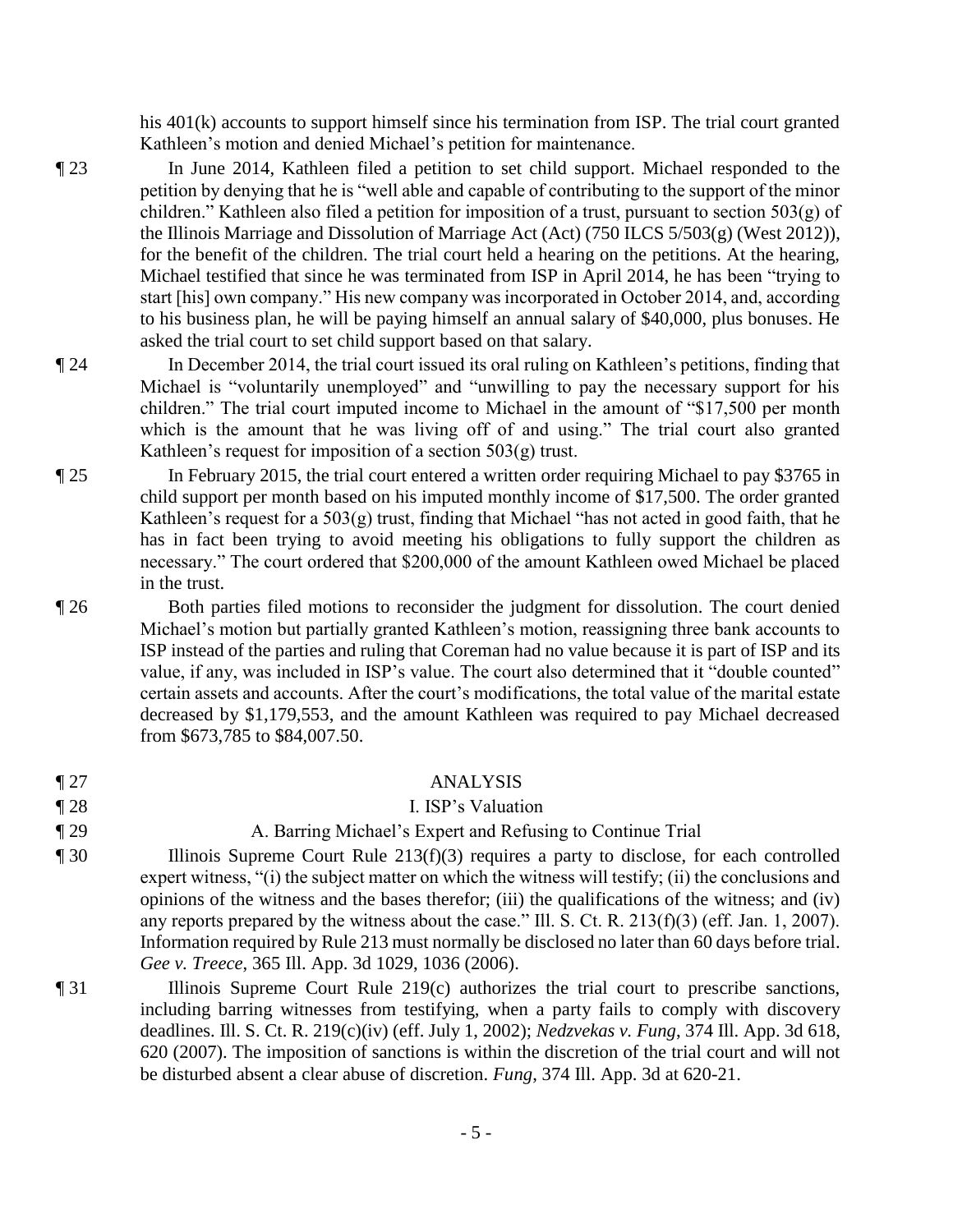- ¶ 32 In determining whether the trial court abused its discretion in fashioning a sanction, the reviewing court should consider (1) the surprise to the adverse party, (2) the prejudicial effect of the witness's testimony, (3) the nature of the testimony, (4) the diligence of the adverse party, (5) the timeliness of the objection, and (6) the good faith of the party seeking to offer the testimony. *Id.* at 621. No single factor is determinative, and each case must be considered based on its unique facts. *Id.*
- ¶ 33 Disqualification of an expert is not the only sanction available when a party violates Illinois Supreme Court Rule 213. *Marshall v. Osborn*, 213 Ill. App. 3d 134, 141 (1991). In fact, barring a witness's testimony is a drastic sanction and should be exercised with caution. *McGovern v. Kaneshiro*, 337 Ill. App. 3d 24, 37 (2003). In some circumstances, allowing the offended party the opportunity to depose the expert may be an appropriate response to a party's failure to timely disclose. *Marshall*, 213 Ill. App. 3d at 141.
- ¶ 34 Where a party has acted in good faith and has not engaged in abusive discovery practices, it is an abuse of discretion for the trial court to bar expert testimony that is not timely disclosed. See *Vallejo v. Mercado*, 220 Ill. App. 3d 1, 10 (1991). The proper remedy is to continue the trial date and revise the discovery schedule. *Id.*
- ¶ 35 Here, the record shows that Michael disclosed Hoffer as a controlled expert witness more than 60 days before trial but failed to disclose her opinions and report until just 4 days before trial. However, this late disclosure was not caused by Michael's bad faith or abusive discovery practices. Rather, the late disclosure was the result of Kathleen's failure to provide Michael and his expert with necessary financial information.
- ¶ 36 In early 2013, Michael sought ISP's financial documents from Kathleen. While Kathleen provided some documents to Michael in April 2013, many of them were redacted, requiring Michael to file a motion to compel Kathleen to provide unredacted documents. Kathleen provided unredacted documents to Michael in August 2013 but failed to send him 2012 balance sheets, financial statements for part of the year, or general ledgers for any years, causing Michael to file another motion to compel. On August 29, 2013, Kathleen sent Michael the financial statements and ledgers he requested. However, it was not until September 26, 2013, less than 30 days before trial, that Kathleen finally provided Michael with IPS's 2012 and 2013 balance sheets. Three weeks later, Michael provided Hoffer's report to Kathleen.
- ¶ 37 Under these circumstances, the trial court abused its discretion in barring Hoffer's testimony. The record establishes that Michael, and by extension Hoffer, did not receive all of the relevant financial information necessary to reach a conclusion regarding ISP's value until September 26, 2013, less than a month before trial and more than a month after the August 22, 2013 discovery deadline. Because it was Kathleen's lack of diligence that caused Hoffer's report to be untimely, Michael should not have been penalized. The proper remedy would have been for the trial court to grant Michael's motion to continue and allow Kathleen time to depose Hoffer prior to trial. See *Marshall*, 213 Ill. App. 3d at 141; *Vallejo*, 220 Ill. App. 3d at 10.
- 

#### ¶ 38 B. Date of Valuation

¶ 39 The trial court should value marital property of the parties as of the date of the judgment dissolving the marriage of the parties. *In re Marriage of Mathis*, 2012 IL 113496, ¶¶ 24, 30. Where there are adequate financial records to permit a valuation on or near the date of

- 6 -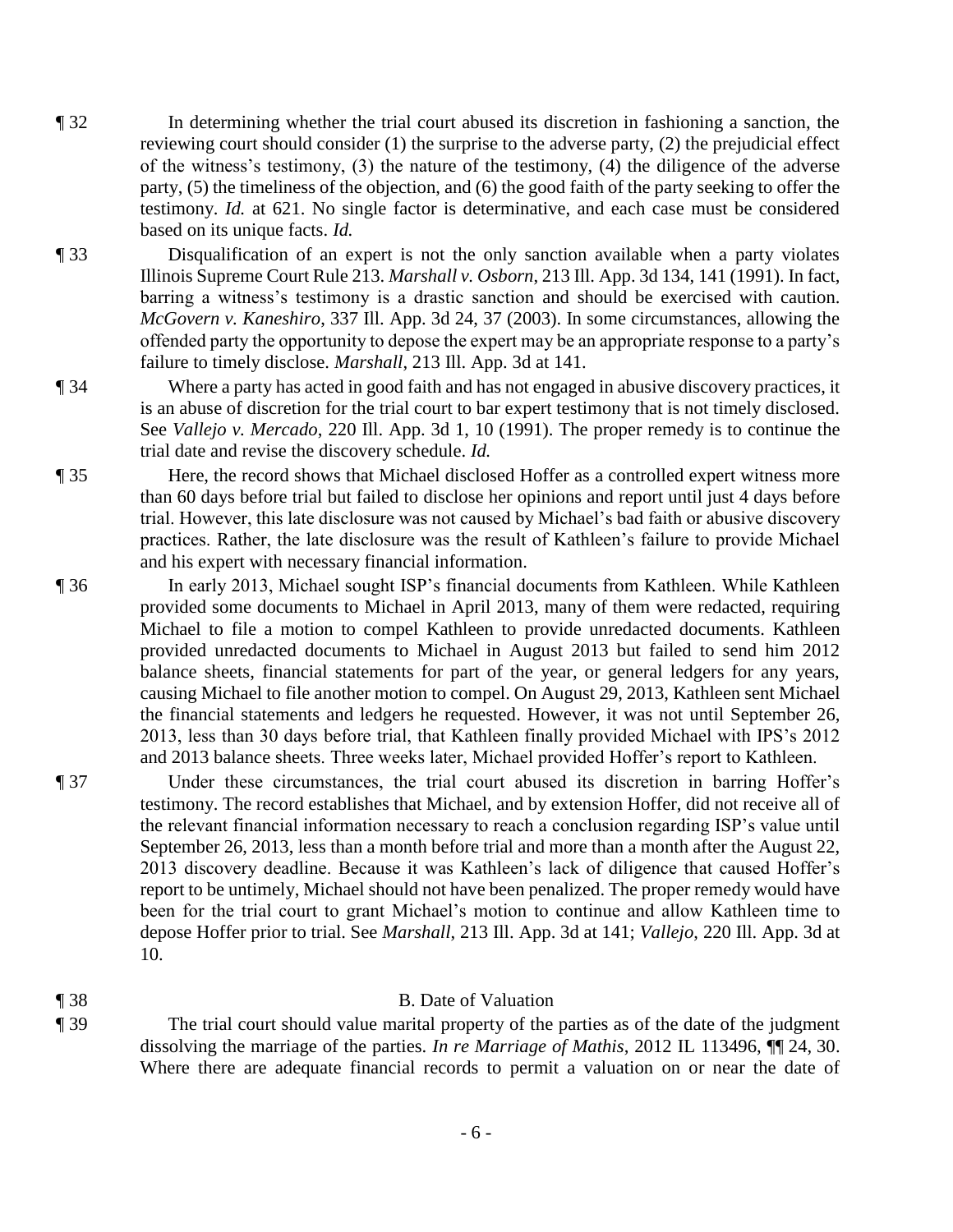judgment, the trial court should use that evidence in making its valuation. *In re Marriage of Rubinstein*, 145 Ill. App. 3d 31, 35 (1986).

- ¶ 40 It is the obligation of the parties in a dissolution proceeding to present the court with sufficient evidence of the value of property. *In re Marriage of Courtright*, 155 Ill. App. 3d 55, 59 (1987). A trial court can only reach its determination of value based on the evidence presented. *Id.* The valuation of assets in a dissolution of marriage action is to be resolved by the trier of fact. *In re Marriage of Grunsten*, 304 Ill. App. 3d 12, 17 (1999). As long as the court's valuation is within the range testified to by the expert witnesses, it ordinarily will not be disturbed on appeal unless it is against the manifest weight of the evidence. *Id.*
- ¶ 41 Determining market value of a closely held company is not unlike the valuation process for professional corporations. *Id.* The process is inherently subjective:

"Placing a fair market value on the professional corporation is an art, not a science, and the court must rely on expert witnesses to assist it in this difficult task. There is no exact formula that can be applied, so the trial court must rely on experts who may differ significantly in both methodology and valuation. The trial court must consider the relevant evidence before it; determine the credibility of the experts, the reasonableness of their testimony, the weight given to each of them, and their expertise in the particular area of valuation; and then determine fair market value." *In re Marriage of Gunn*, 233 Ill. App. 3d 165, 183 (1992).

- ¶ 42 Here, the trial court barred Michael's expert from testifying and prohibited him from presenting expert testimony regarding the value of ISP. As a result, the court was left only with the expert testimony of Zouzias regarding the value of ISP. While Zouzias valued ISP as of 2011, which was several years before the judgment of dissolution, it was not error for the trial court to rely on Zouzias's valuation because it was the only expert valuation before the court. See *Courtright*, 155 Ill. App. 3d at 59. Nevertheless, on remand, the court should allow both Michael's and Kathleen's experts to present evidence to aid the court in determining the value of ISP on the date of dissolution. See *Mathis*, 2012 IL 113496, ¶¶ 24, 30; *Rubinstein*, 145 Ill. App. 3d at 35.
- 

### ¶ 43 II. Imputing Income to Michael

- ¶ 44 Trial courts have authority to impute income to a voluntarily unemployed or underemployed noncustodial parent for child support purposes. *Melamed v. Melamed*, 2016 IL App (1st) 141453, ¶ 36; *In re Marriage of Adams*, 348 Ill. App. 3d 340, 344 (2004). In order to impute income to a party, the court must find that the payor is voluntarily unemployed, is attempting to evade a support obligation, or has unreasonably failed to take advantage of an employment opportunity. *In re Marriage of Gosney*, 394 Ill. App. 3d 1073, 1077 (2009).
- ¶ 45 If a party is not making a good-faith effort to earn sufficient income, the court may set a support obligation at a level higher than the parent's actual income, as long as the award is appropriate based on the party's skills and experience. *In re Marriage of Sweet*, 316 Ill. App. 3d 101, 107 (2000). "It is well established that courts have the authority to compel parties to pay child support at a level commensurate with their earning potential." *Gosney*, 394 Ill. App. 3d at 1077. In determining a party's earning capacity, the court should examine (1) the work and earnings history of the parent, (2) the parent's educational background, (3) the parent's occupational qualifications, and (4) prevailing job opportunities in the geographic area.
	- 7 -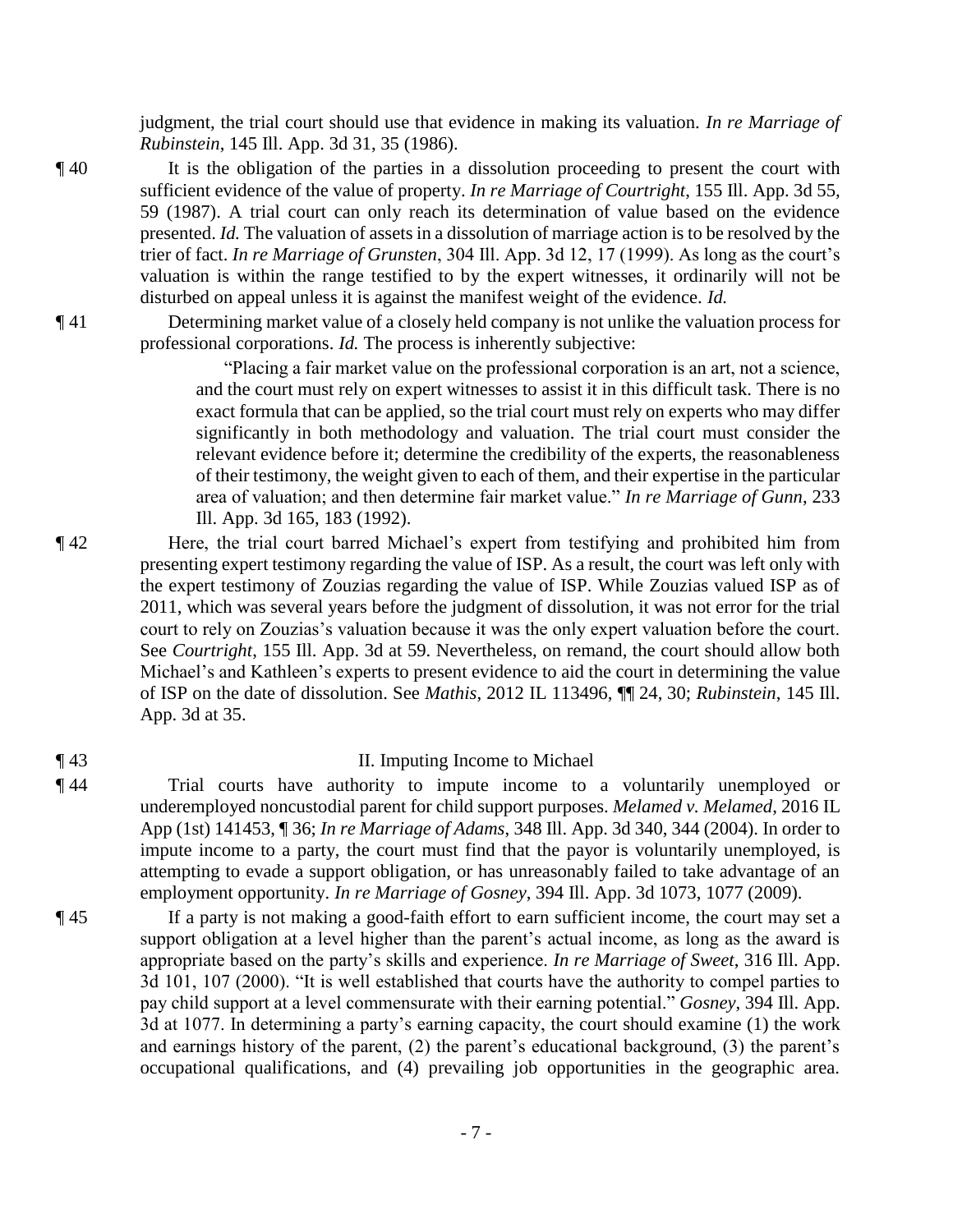*Caplan v. Caplan*, 864 A.2d 1108, 1117 (N.J. 2005); *Claborn v. Claborn*, 673 N.W.2d 533, 540 (Neb. 2004).

¶ 46 The amount of income imputed by the court must be supported by evidence showing that it is commensurate with the supporting parent's skills and experience. See *In re Parentage of M.M.*, 2015 IL App (2d) 140772, 144. In determining a party's earning capacity, a court should only consider evidence presented, not mere speculation. See *In re Marriage of Harlow*, 251 Ill. App. 3d 152, 159 (1993). A trial court may rely on the testimony of vocational experts regarding the amount of income the payor could reasonably be expected to earn based on education and experience. See *In re Marriage of S.D.*, 2012 IL App (1st) 101876, ¶¶ 36-37.

- ¶ 47 When calculating the amount of income to impute, the trial court may consider the supporting parent's income from previous employment. See *In re Marriage of Hubbs*, 363 Ill. App. 3d 696, 706 (2006); *In re Marriage of Carpel*, 232 Ill. App. 3d 806, 819 (1992). However, a court should not base its income calculation on outdated data that no longer reflect prospective income. *Carpel*, 232 Ill. App. 3d at 819. Evidence that the obligor once earned a certain salary and presumably could again is an insufficient basis upon which to impute income. *In re Marriage of Berger*, 88 Cal. Rptr. 3d 766, 774 (Ct. App. 2009). A trial court may not impute income in the amount of an obligor's prior income where the obligor has been involuntarily terminated from his prior employment and there is no evidence that a job with the same salary is available to him. See *Gosney*, 394 Ill. App. 3d at 1078. A trial court's determination of income is reviewed under an abuse of discretion standard. *Id.* at 1077.
- ¶ 48 Here, the trial court imputed income to Michael after finding that he was "voluntarily unemployed" and "unwilling to pay the necessary support for his children." The court imputed income in the amount of \$17,500 per month to Michael because that was the "amount that he was living off of and using." This was an abuse of discretion.
- ¶ 49 The amount of income imputed to a payor spouse must be based on his earning capacity. See *id.* Here, there was no evidence presented that Michael could obtain a job earning \$17,500 per month, or \$210,000 per year. The only evidence presented was that Michael earned \$210,000 while he was working as CFO at ISP. However, he was involuntarily terminated from that position. Without any evidence that Michael could earn that amount at another job based on his qualifications, the trial court erred in imputing that income to him. See *id.* at 1078; *Berger*, 88 Cal. Rptr. 3d at 774.
- ¶ 50 We reverse the trial court's order imputing gross monthly income of \$17,500 to Michael and remand for the trial court to determine how much income should be imputed to Michael. On remand, the court must consider the relevant factors to determine what Michael's imputed income should be based on his earning capacity, not his spending habits.
- ¶ 51 III. Division of Marital Property
- ¶ 52 Michael argues that the trial court erred in its division of marital property. Specifically, he contends that the trial court (1) should have divided the 2013 retained earnings of ISP as a marital asset, (2) considered Coreman Technologies to be a separate entity and valued it as such, and (3) included Kathleen's payment of attorney fees as advances from the marital estate.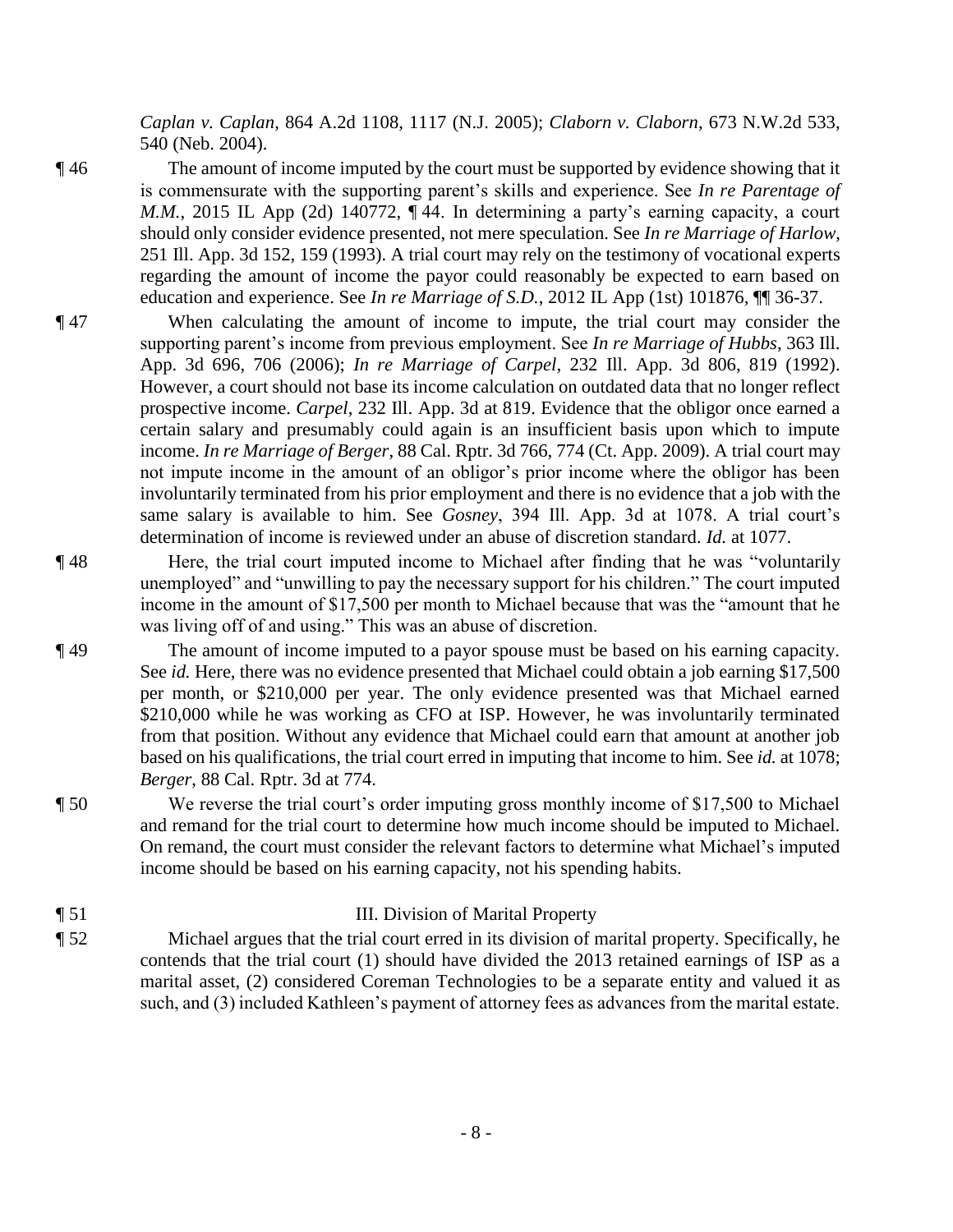#### ¶ 53 A. Retained Earnings

¶ 54 Retained earnings are marital property. *In re Marriage of Lundahl*, 396 Ill. App. 3d 495, 504 (2009). Here, the evidence showed that ISP had no retained earnings in 2011, the year of Zouzias's valuation of ISP. However, ISP may have had retained earnings in 2013. On remand, when the parties present evidence of the value of ISP, they should also present evidence regarding the existence and amount of retained earnings of ISP in any year after 2011 until the date of dissolution. If retained earnings exist and are not included in the new valuations of ISP, they should be divided between the parties.

#### ¶ 55 B. Coreman Technologies

- ¶ 56 It is the obligation of the parties in a dissolution proceeding to present the court with sufficient evidence of the value of the marital property. *Courtright*, 155 Ill. App. 3d at 59. The valuation of assets in a dissolution of marriage action is to be resolved by the trier of fact. *Grunsten*, 304 Ill. App. 3d at 17. A trial court may select a valuation between opposing values in evidence when the record contains conflicting evidence on valuation. *In re Marriage of Cutler*, 334 Ill. App. 3d 731, 736 (2002). However, a court's valuation cannot be based on testimony that is not supported by a proper foundation. *Id.* at 737.
- ¶ 57 The only evidence presented regarding the value of Coreman Technologies came from Michael, who testified that it was worth \$500,000 based on its future potential. Kathleen testified that she did not know the value of Coreman. ISP's Director of Financing testified that Coreman was not a separate entity but was part of ISP and had no value outside of ISP.
- ¶ 58 The evidence presented at trial showed that Coreman Technologies had only two customers and gross sales of less than \$5000 in three out of the four years prior to the trial. It had no existence separate from ISP, as it had no employees, no bank account, and no office, and all income attributable to Coreman was reported as ISP's income. Based on this evidence, the trial court did not err in finding that Coreman Technologies was part of ISP and included in ISP's value.
- ¶ 59 C. Kathleen's Attorney Fees ¶ 60 Section 501(c-1)(2) of the Act states in pertinent part: "Unless otherwise ordered by the
	- court \*\*\*, interim awards, as well as the aggregate of all other payments by each party to counsel \*\*\*, shall be deemed to have been advances from the parties' marital estate." 750 ILCS 5/501(c-1)(2) (West 2012). This provision creates a presumption that attorney fees will be treated as advances, but a trial court may order otherwise. *In re Marriage of Holthaus*, 387 Ill. App. 3d 367, 378 (2008). Nothing in section 501 or any other section of the Act requires a court to "equalize" attorney fees between the parties. *In re Marriage of DeLarco*, 313 Ill. App. 3d 107, 113 (2000).
- ¶ 61 Here, the evidence showed that Kathleen's attorney fees for the dissolution proceedings were significantly higher than Michael's. According to Michael's witness, Kathleen spent over \$200,000 more than he did. Kathleen testified that she actually spent less than \$80,000 more than Michael. The trial court agreed with Kathleen's testimony and found that her higher fees were at least partially incurred during the collaborative process.
- ¶ 62 The trial court did not err in refusing to treat Kathleen's attorney fees as advances against the marital estate. While there is a presumption under the Act that attorney fees will be treated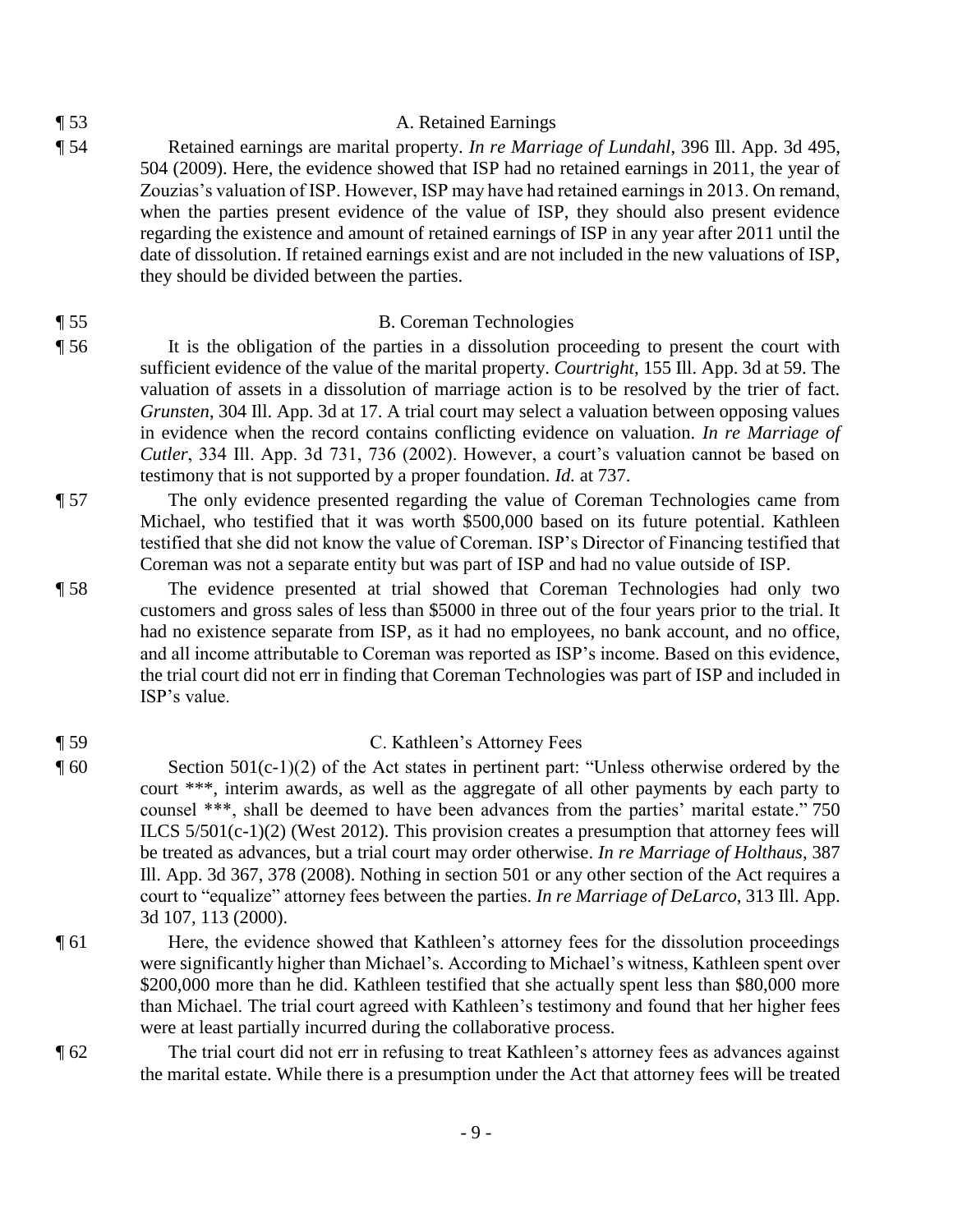as advances, a trial court may order otherwise, as the court did in this case. See 750 ILCS 5/501(c-1)(2) (West 2012); *Holthaus*, 387 Ill. App. 3d at 378.

¶ 63 IV. Denial of Motion to Reopen Proofs

¶ 64 In considering a motion to reopen proofs, the trial court should take into account whether (1) there is some excuse for the failure to introduce the evidence at trial, (2) the adverse party will be surprised or unfairly prejudiced by the new evidence, and (3) there are cogent reasons to deny the motion. *In re Marriage of Suarez*, 148 Ill. App. 3d 849, 858 (1986). It may be proper to reopen proofs to allow a party to present relevant evidence that was not available at the time of trial but became known before the judgment of dissolution was entered. *Id.* at 862. A trial court does not abuse its discretion in denying a motion to reopen proofs where the evidence sought to be introduced is not of utmost importance and will not materially alter the trial court's judgment. See *In re Marriage of Weinstein*, 128 Ill. App. 3d 234, 248 (1984).

- ¶ 65 Here, the trial ended in January 2014, and the court issued its judgment on April 16, 2014. Two months after the conclusion of the dissolution proceedings, Michael filed his motion to reopen proofs so that he could submit evidence contained in ISP's 2013 tax returns. The evidence Michael sought to introduce was not relevant, however, because a valuation of ISP had already been performed by Zouzias. The 2013 tax documents would not have assisted the court. Therefore, the court properly denied Michael's request to reopen the proofs.
- ¶ 66 As part of the valuation on remand, the experts and the court may consider ISP's 2013 tax returns.

# ¶ 67 V. Valuation of Marital Home

- ¶ 68 It is the responsibility of the trial court to resolve conflicting evidence concerning the valuation of marital assets. *In re Marriage of Heroy*, 385 Ill. App. 3d 640, 663 (2008). As long as the trial court's valuation is within the range provided by the parties, it will not ordinarily be disturbed on appeal. *Id.*
- ¶ 69 Here, both parties submitted appraisals of the marital home. Kathleen's appraisal, performed in August 2011, stated that the value of the home was \$565,000. Michael's appraisal, performed seven months later, stated that the home's value was \$615,000. Michael testified that he believed the value of the home at the time of trial was \$691,000, and Kathleen testified that she believed the home's value was \$420,000.
- ¶ 70 In its order, the trial court relied on Kathleen's 2011 appraisal and found that conditions in the real estate market had improved since that appraisal was completed. As a result, the court decided that an upward adjustment from the value contained in Kathleen's appraisal was appropriate. The \$577,000 value that the trial court placed on the marital was within the range of valuations presented by the parties and is not against the manifest weight of the evidence. See *id.*
- ¶ 71 VI. Denying Michael's Request for Maintenance ¶ 72 Section 504(a) of the Act authorizes a trial court in dissolution proceedings to award either spouse maintenance in amounts and for periods of time as the court deems just. 750 ILCS 5/504(a) (West 2012). Section 504 sets forth the factors the court should consider when determining whether to grant maintenance: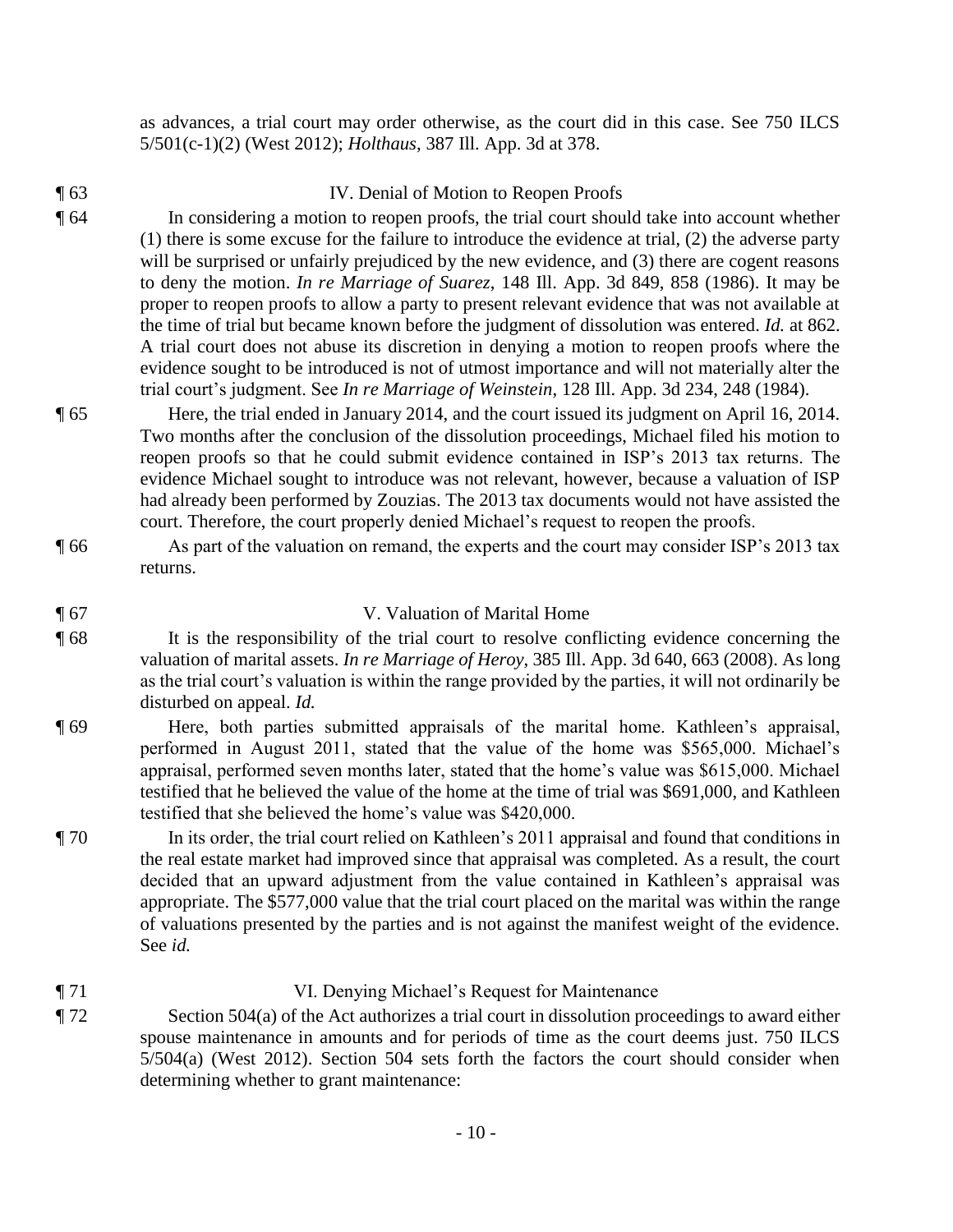"(1) the income and property of each party, including marital property apportioned and non-marital property assigned to the party seeking maintenance;

(2) the needs of each party;

(3) the present and future earning capacity of each party;

 (4) any impairment of the present and future earning capacity of the party seeking maintenance due to that party devoting time to domestic duties or having forgone or delayed education, training, employment, or career opportunities due to the marriage;

 (5) the time necessary to enable the party seeking maintenance to acquire appropriate education, training, and employment, and whether that party is able to support himself or herself through appropriate employment or is the custodian of a child making it appropriate that the custodian not seek employment;

(6) the standard of living established during the marriage;

(7) the duration of the marriage;

(8) the age and the physical and emotional condition of both parties;

 (9) the tax consequences of the property division upon the respective economic circumstances of the parties;

 (10) contributions and services by the party seeking maintenance to the education, training, career or career potential, or license of the other spouse;

(11) any valid agreement of the parties; and

 (12) any other factor that the court expressly finds to be just and equitable." 750 ILCS 5/504(a) (West 2012).

¶ 73 The purpose of maintenance is to enable a spouse who is disadvantaged through marriage to enjoy a standard of living commensurate with that during the marriage. *In re Marriage of Schuster*, 224 Ill. App. 3d 958, 970 (1992). A spouse cannot use self-imposed poverty as a basis for claiming maintenance when he has the means to earn more income. *Id.* The Act creates an affirmative duty on a spouse requesting maintenance to seek and accept appropriate employment. *Id.*

¶ 74 We will not disturb a trial court's award or denial of maintenance absent an abuse of discretion. *In re Marriage of Smith*, 2012 IL App (2d) 110522, ¶ 46. It may be an abuse of discretion to award maintenance to a spouse capable of improving his income. *Schuster*, 224 Ill. App. 3d at 970.

¶ 75 The record in this case does not support an award of maintenance to Michael. The trial court reviewed the applicable factors and found that both parties have "significant assets," "significant earning capacity," "no domestic duties," and "no time needed for education, training or employment," and that both are "young, able-bodied, and physically and mentally sound." At the time of these proceedings, Michael was 44 years of age. He was in good health and possessed a college degree. He helped create ISP and has held many positions in the company, most recently serving as CFO. Michael testified that he is able to work and has already started another business of his own. He has proved capable of supporting himself without Kathleen's assistance. The trial court properly denied Michael's request for maintenance.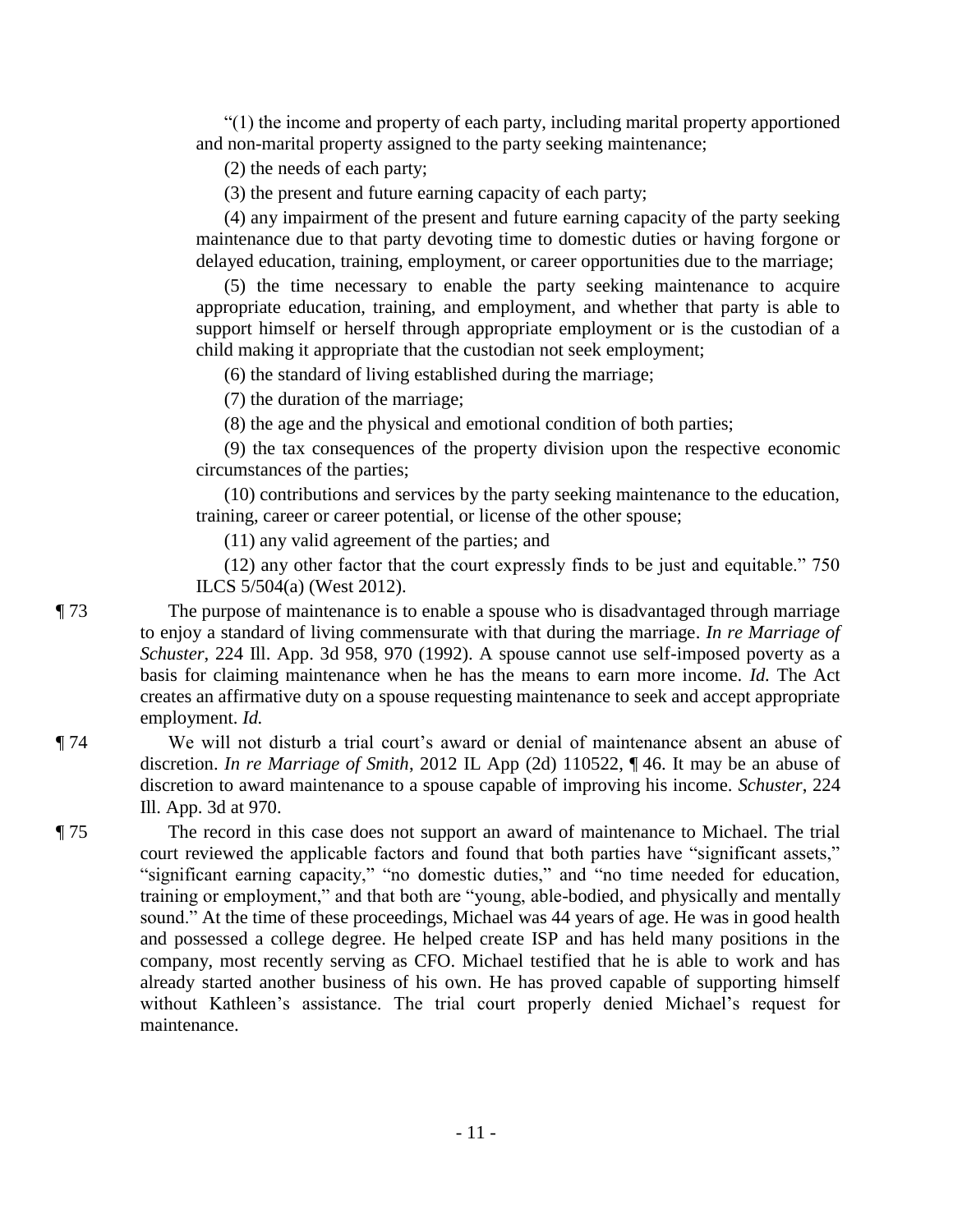# ¶ 76 VII. Imposition of Trust

- ¶ 77 Section 503(g) of the Act provides: "[t]he court if necessary to protect and promote the best interests of the children may set aside a portion of the jointly or separately held estates of the parties in a separate fund or trust for the support, maintenance, education, physical and mental health, and general welfare of any minor, dependent or incompetent child of the parties." 750 ILCS  $5/503(g)$  (West 2012). A need for such protection arises when the noncustodial parent is unwilling or unable to make child support payments. *Melamed*, 2016 IL App (1st) 141453,  $\P$ 41. We review the decision to impose a trust under section 503(g) of the Act under an abuse of discretion standard. *Id.*
- ¶ 78 Here, Michael responded to Kathleen's petition for child support by asserting that he was not "well able and capable of contributing to the support of the minor children." He later suggested that he pay child support based on a gross annual income of \$40,000, which would require him to pay less than \$1000 per month to support his children, while he was spending \$17,500 per month on himself. Based on Michael's testimony, the trial court found that Michael "has not acted in good faith" and "has in fact been trying to avoid meeting his obligations to fully support the children as necessary." Because of Michael's unwillingness to pay child support, the trial court's imposition of a section 503(g) trust was not an abuse of discretion.

#### ¶ 79 CONCLUSION

- ¶ 80 The judgment of the circuit court of Will County is affirmed in part and reversed and remanded in part.
- ¶ 81 Affirmed in part; reversed and remanded in part.
- ¶ 82 JUSTICE McDADE, concurring in part and dissenting in part:
- ¶ 83 To the extent that the majority affirms the circuit court's rulings on the issues Michael has raised on appeal, I concur with the decision. However, I believe that this appeal should be affirmed in its entirety, so I respectfully dissent from the majority's rulings on the issues relating to the barring of Michael's valuation expert and the imputation of Michael's income.
- 

### ¶ 84 I. The Barring of Michael's Valuation Expert

¶ 85 The majority's decision places the blame on Kathleen for Michael's late disclosure of Hoffer's valuation and in doing so, *assumes* that the documents Michael was requesting from Kathleen were necessary. *Supra* ¶ 35 ("the late disclosure was the result of Kathleen's failure to provide Michael and his expert with *necessary* financial information" (emphasis added)). I am unwilling to make that assumption. Zouzias's valuation of ISP was as of December 31, 2011. Michael did not attempt to compile a countering valuation for the same time period, even though he continued to serve as ISP's chief financial officer until June 2012 and presumably had unfettered access to all of the financial data until his suspension on that date. The trial court found, and the majority apparently agrees, that the December 2011 valuation was recent enough to satisfy the statute. There was nothing preventing Michael from countering *that*  valuation with expert testimony.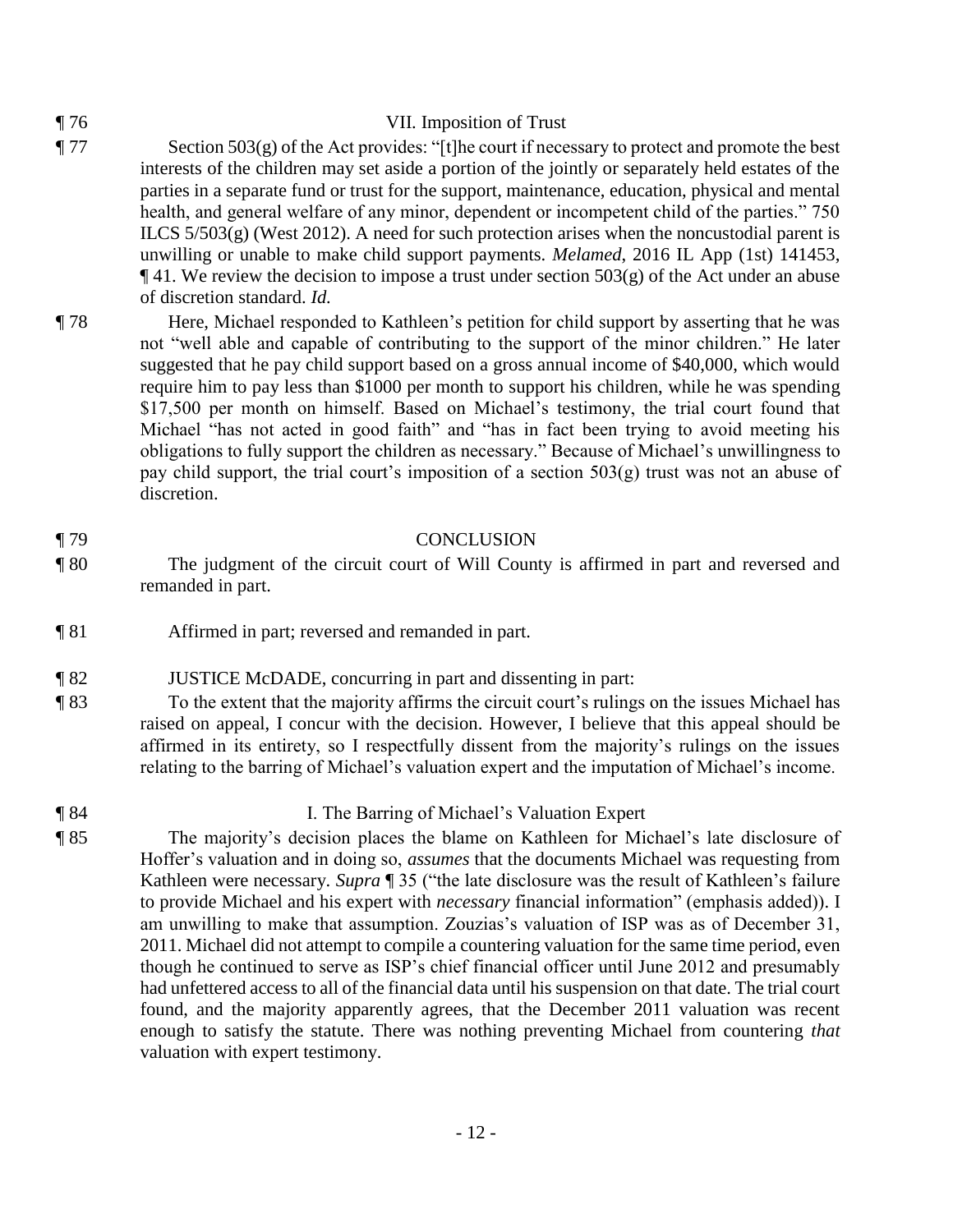¶ 86 Instead, he sought to develop a more contemporaneous valuation—a decision that was consistent with the version of section 503(f) of the Illinois Marriage and Dissolution of Marriage Act in effect during the pendency of this case, which stated, in relevant part, that the circuit court, "in determining the value of the marital and non-marital property for purposes of dividing the property, shall value the property as of the date of trial or some other date as close to the date of trial as is practicable." 750 ILCS 5/503(f) (West 2012). To that end, he began seeking ISP's more recent financial information.

¶ 87 When the parties began the collaborative divorce process in 2011, they hired Zouzias to perform a valuation of ISP. After the collaborative process broke down, Kathleen filed the divorce petition in February 2012. It appears from the record that Michael's former attorney requested financial information from ISP between October 2012 and into January 2013. Those disclosures were made, in redacted form, without objection from Michael. His trial attorney made additional requests for ISP's current financial information in February 2013. In April 2013, responsive disclosures were made by ISP, in redacted form. At trial, Kathleen's attorney, Paul Starkman, testified to the reason that the April 2013 disclosures had been made in redacted form.<sup>1</sup> While Michael's primary objection in the trial court was that these redactions precluded him from compiling a timely valuation,<sup>2</sup> Starkman's undisputed testimony of October 21, 2013, belied that objection:

> "The reason we were redacting, *and the only thing we redacted were the names of key customers of ISP[,]* is because we were concerned that Mr. Liszka may be about to start a competing business and had been either contacting them for that purpose or contacting them to try and interfere with the relationship with the ISP company. So we were concerned if we produced those, that kind of confidential information about what clients were doing what kind of business with ISP, that might enable him to facilitate his competitive activities, if he was doing that." (Emphasis added.)

No evidence was presented to counter Starkman's testimony. Thus, contrary to the majority's analysis (*supra* ¶¶ 35-37), the redactions were not responsible for any delay in Michael producing a timely, more current valuation of ISP. In this regard, it should also be noted that Michael did not even retain Hoffer until July 10, 2013—roughly six weeks before the 60-day pretrial discovery deadline—long after he and Kathleen began the valuation process by retaining Zouzias in 2011 and long after the collaborative divorce process had broken down. Under all of these circumstances, I cannot see how Kathleen can be blamed for Michael's untimely valuation.

 $\overline{a}$ 

¶ 88 A circuit court's ruling on discovery sanctions will typically not be disturbed absent an abuse of discretion. *Locasto v. City of Chicago*, 2014 IL App (1st) 113576, ¶ 26. The majority takes Michael's argument regarding the redactions at face value—an argument that is contradicted by the record. I believe that the record supports the circuit court's October 21,

<sup>&</sup>lt;sup>1</sup>Pinpointing the exact dates of Michael's discovery requests is challenging, as the record reflects that formal discovery requests were not made. As the circuit court noted on October 21, 2013, "[t]here is testimony and uncontroverted that all of these matters were done without subpoena and through cooperation."

 $2^2$ In essence, Michael argued in the circuit court that the redactions forced him to seek a court order requiring nonredacted documents, and that Kathleen and ISP were dilatory in responding to and complying with the court's order.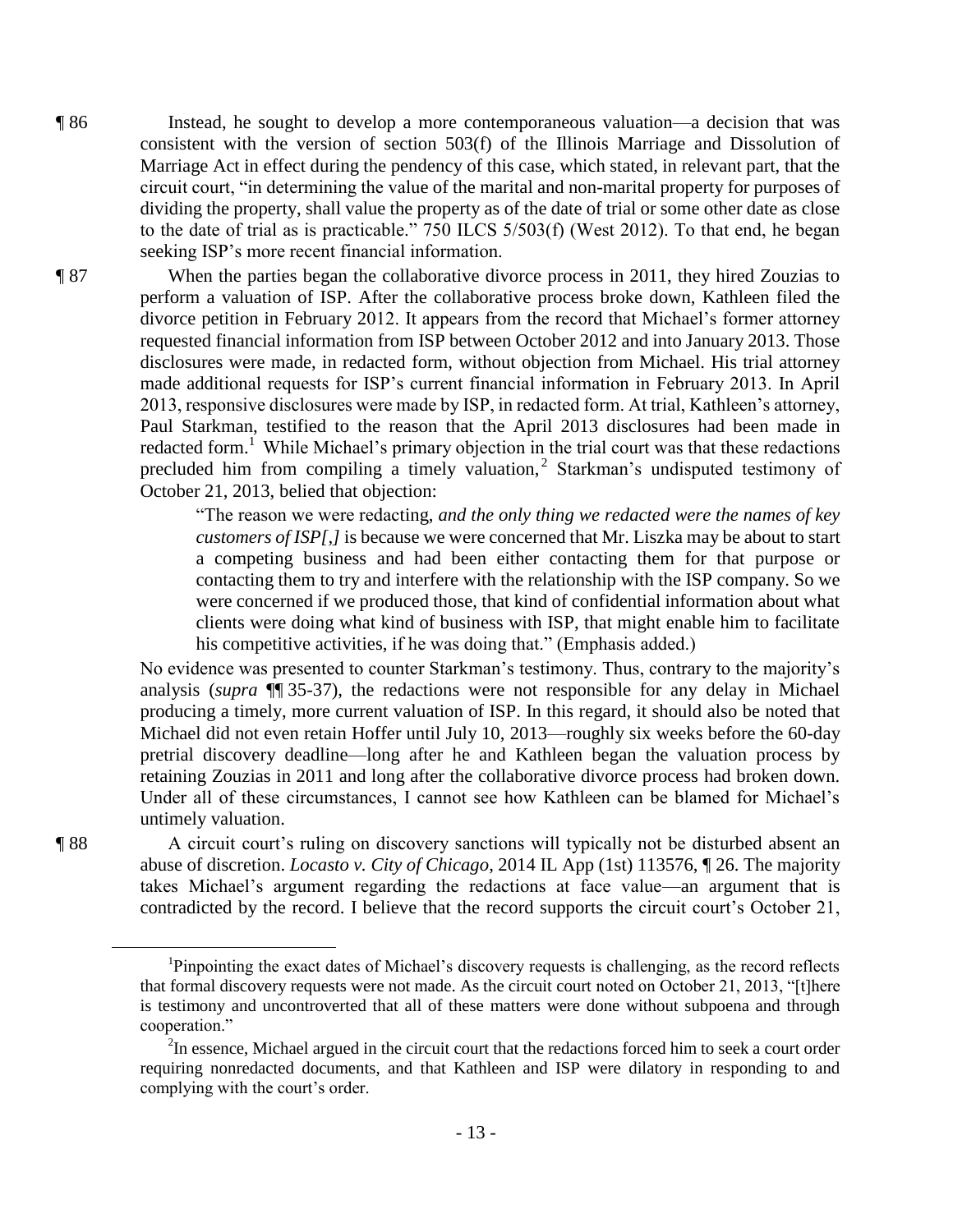2013, finding that there was no evidence that Michael was unable to proceed with a valuation in a timely manner. Moreover, I would suggest that this issue does not warrant remand for another reason. Although Michael's expert was barred, Michael himself, who had been ISP's CFO for several years, was able to complete an assessment of the company's value and he testified, placing the higher estimated value in evidence to be considered by the trial court. There has arguably been no prejudice even if the court erred in refusing to allow the expert to testify. Accordingly, I would find that the circuit court did not abuse its discretion when it chose the sanction of barring Hoffer's testimony.

### ¶ 89 II. The Imputation of Income to Michael

¶ 90 With regard to Michael's second argument, I disagree with the majority's ruling that the circuit court abused its discretion when it imputed a yearly income of \$210,000 to Michael.

- ¶ 91 Initially, I note that the majority does not include a statement of Michael's argument in its analysis of the income imputation issue. *Supra* ¶¶ 44-50. Michael's brief on appeal actually presents a two-pronged attack on the circuit court's decision: a very short argument challenging whether any of the three situations exist under which a court can impute income and, in a different section, an alternative argument that the court erred when it imputed income in an amount based solely on Michael's stated monthly expenses of \$17,500 per month. For the following reasons, I would affirm the circuit court on both prongs.
- ¶ 92 With respect to Michael's first prong, while the majority does state the trial court's expressed justification for imputing income, it does not actually find whether or not the decision to impute was proper. It is unclear whether that decision was also deemed an abuse of discretion or only the amount. See *supra* ¶ 48. One may assume that part of the decision is being affirmed because remand is to determine the amount (*supra ¶* 50). However, because the majority's position is not totally clear, I address the argument raised.
- ¶ 93 A circuit court has the authority to impute income to a noncustodial parent if one of three situations exists: (1) he or she is voluntarily unemployed (2) he or she is attempting to evade a child support obligation or (3) he or she unreasonably failed to avail himself or herself of an employment opportunity. *Gosney*, 394 Ill. App. 3d at 1077. The circuit court's decision to impute income to a noncustodial parent is reviewed for an abuse of discretion. *Id.*
- ¶ 94 Here, Michael's first challenge to the income imputation fails. The circuit court found that Michael's testimony was not credible regarding his attempts to secure employment post-ISP. The court also found that Michael had been attempting to evade his child support obligation. Michael has not alleged anything on this issue to show that the circuit court's findings were erroneous. Accordingly, the circuit court unquestionably had the authority to impute income for Michael. See *id.*
- ¶ 95 Turning to Michael's second prong, a review of Illinois case law reveals that the decision to impute income at a particular amount depends on the specific circumstances of the case. Courts have considered an individual's past income when current income was uncertain. *In re Marriage of Van Ness*, 136 Ill. App. 3d 185, 190 (1985). When past income has fluctuated, courts have averaged past income to arrive at a certain amount. *In re Marriage of Garrett*, 336 Ill. App. 3d 1018, 1025 (2003). Courts have also considered, *inter alia*, an individual's education (*In re Marriage of Evanoff*, 2016 IL App (1st) 150017, ¶ 26 (involving the imputation of income for maintenance purposes)); an individual's skills and experience (*In re Marriage of Sweet*, 316 Ill. App. 3d 101, 107 (2000)); the income of a new spouse (*In re*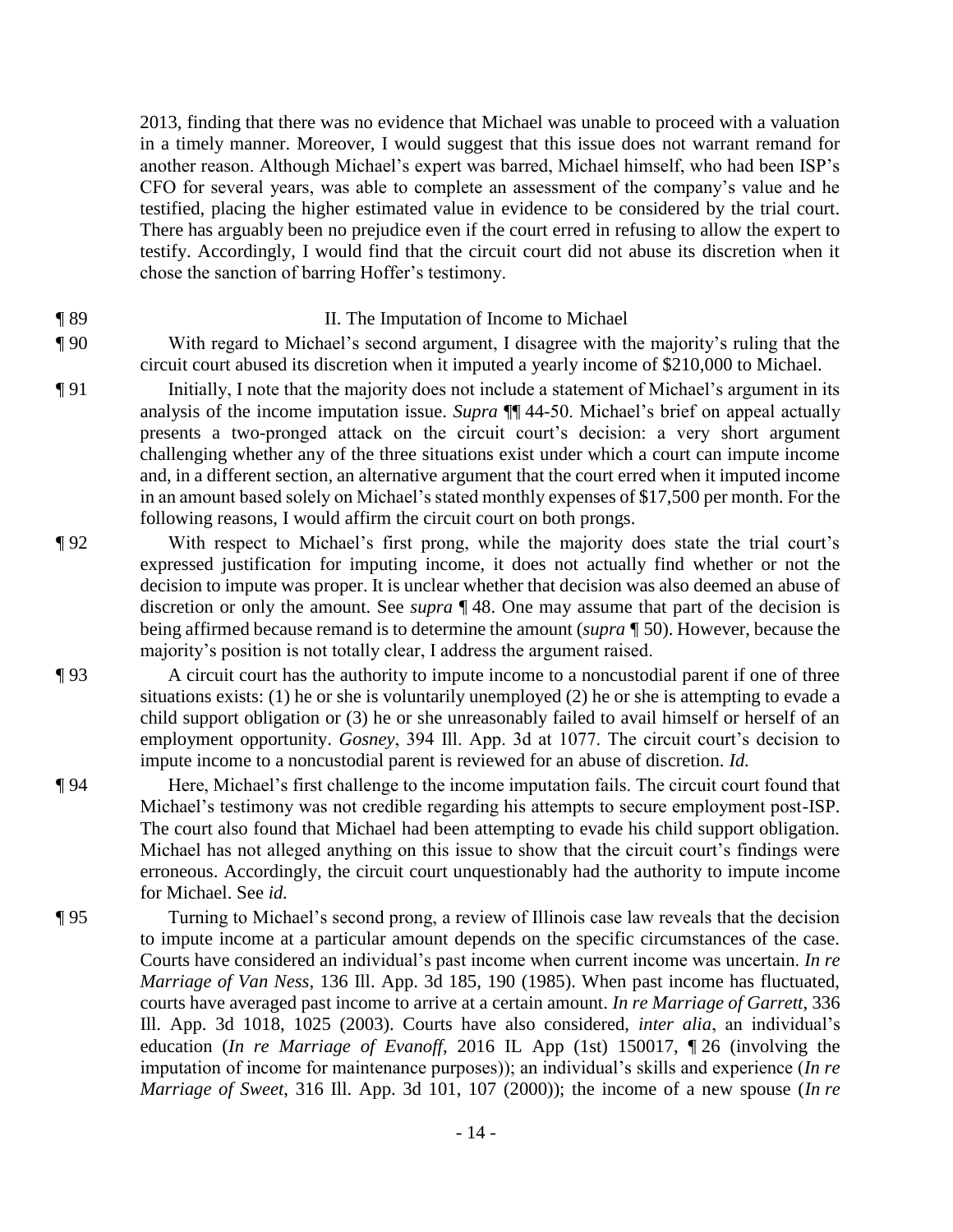*Parentage of M.M.*, 2015 IL App (2d) 140772,  $\P$  42 (involving the imputation of income for the purpose of contributing toward educational expenses)); and whether an individual's financial circumstances had changed (*In re Marriage of Pasquesi*, 2015 IL App (1st) 133926, ¶ 30 (affirming a circuit court's ruling that upheld the status quo of paying child support at an income level of \$60,000 when, even though the individual was still operating at a loss, his circumstances had actually improved because his losses had decreased now that he was self-employed)).

¶ 96 In this case, unlike the majority, I would find that Michael's alternative argument also fails. A review of the transcript from the circuit court's ruling on December 2, 2014, reveals that the court did not impute income to Michael based solely on his monthly expenses. In pertinent part, the court stated:

> "During the hearing the Court heard various testimony again of the witnesses indicating that during the marriage the respondent, Mr. Liszka, *had been the chief financial officer and chief executive officer of the marital business*, ISP Painting, Inc., which was established again during the marriage created by both parties. At the time of this hearing it appears it was unrebutted that the respondent is still owner, part owner of ISP Painting. During the time that he worked for ISP *he was in charge of the H-R department, accounting and marketing. He worked there for over 20 years.*

> And as far as his educational background, he has a *Bachelor's in science and financing*. He was placed on administrative leave in June of 2012 due to official misconduct and was during his period of administrative leave did in fact receive full compensation. He was paid *his regularly salaried compensation of approximately \$210,000.00 per year*. That he received until the end of April 2014. Sometime again in June of 2014 he was officially terminated from ISP Painting.

> At the time that the Court issued its decision in April of 2014 the judgment for dissolution of marriage was entered. It was contemplated that the respondent would require some time in which to become self-employed or obtain new employment, that he was given the six months additional time to do that.

> The evidence was clear that the respondent as of the date of—of the first date of the hearing, September 4, was still unemployed—well, actually strike that. He was not working for any third party. According to *his testimony he was in the process of trying to incorporate and start his own business, a new painting business, and the Court found his testimony to be incredible.*

> He indicated that he had been spending months researching products, looking into incorporation, getting things set up. He indicated some difficulty in trying to incorporate, some problems with the name of the business all of which I found incredible based upon my own experience and knowledge of the Secretary of State incorporating the business. You can do that literally in one hour on line. That is not a month to month or two year process. *It was clear from Mr. Liszka's testimony that he firmly believes that the best use of his skills and time is to be an entrepreneur, and certainly if that's what he wishes to pursue, he can pursue that understanding that he still has under the law an obligation, a continuing present obligation to support his children.*

 $* * *$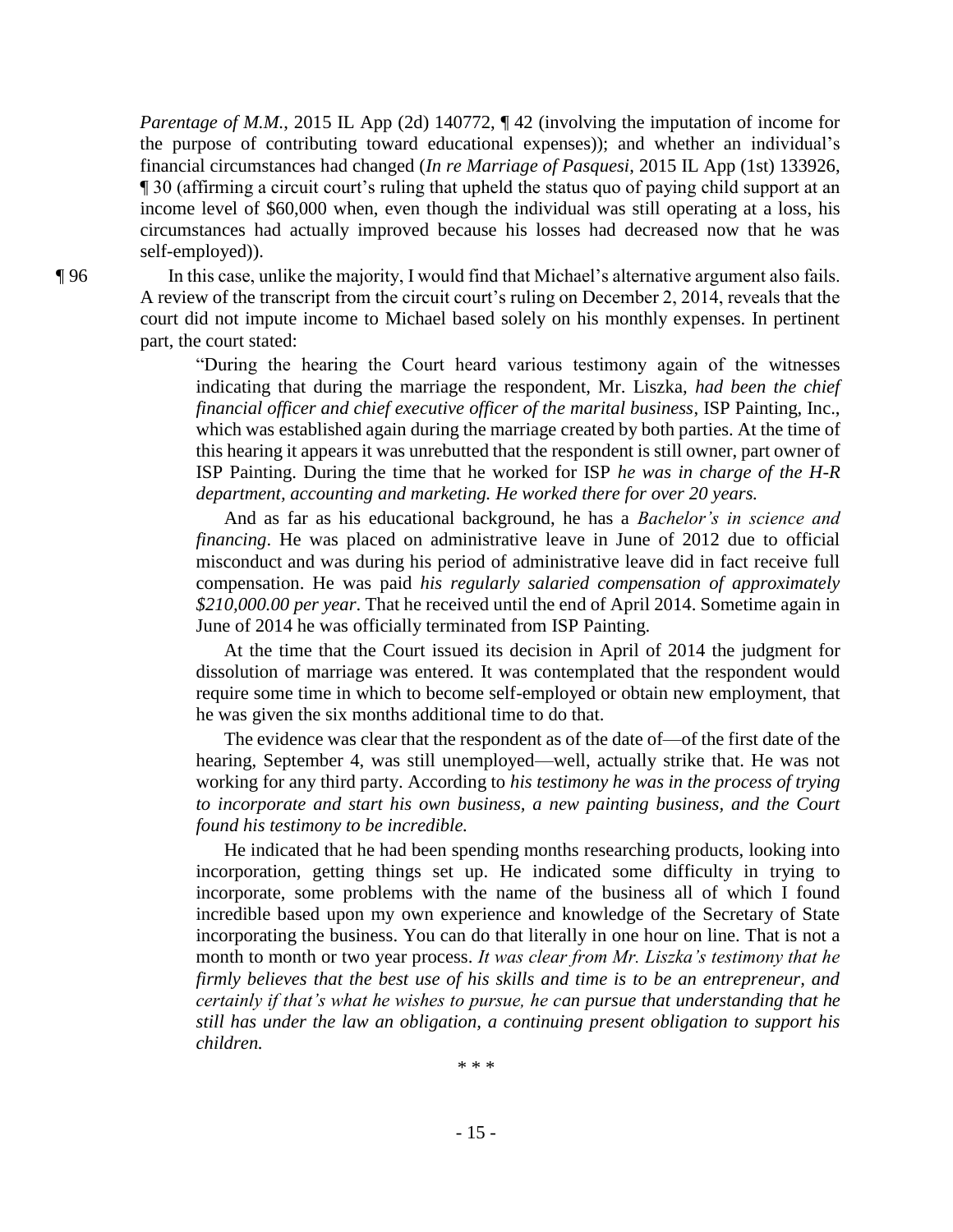In his verified response to Ms. Liszka's motion to set support and requesting a job search, *he specifically denied the allegation that he was well able and capable of continuing or, I'm sorry, contributing to the support of the children*. Then on his first day of testimony he again *testified here in court to this Court that he was not able or capable of contributing to the support of the children to the full extent.*

 Later on one of the subsequent days of the hearing he *testified he was willing to pay child support but willing to pay based upon his very recent salary of \$40,000.00*. Again on the first day of hearing there was no salary set. He had no income coming in other than the income that he received through cashing in his 401K and other savings that *he was using to maintain his standard of living which the Court finds was high*.

*After the judgment was entered he was still maintaining a rather high standard of living spending over \$17,000.00 a month* in living expenses, 10,500 of which was just in his living expenses, mortgage, rents, miscellaneous expenses, children's expenses, credit cards and then \$7,000 additional for attorney's fees.

 At no time did I hear any evidence or see, hear any testimony to indicate that Mr. Liszka had done anything to further his education, so apparently he's satisfied with his Bachelor's. *Given the 20 years experience that he has and the various things that he testified to, he had marketing and accounting, chief financial officer, chief executive officer, I believe that his skills said that he is very competent, is one in which he could*  have been able to find new employment at any time during the two and a half years that *he was on administrative leave*.

Again I appreciate Mr. Liszka's claim that during that two and a half years that he was on administrative leave he did not believe or at least *he testified that he did not believe that he was free to work for another painting company because he felt that would be a breach of his fiduciary duty* as owner of ISP Painting, however, again the evidence does not support that claim. The exhibit that was admitted that showed clearly when he was put on notice he was on administrative leave, *he was specifically exempted from being barred from contacting potential competitors for this express purpose of seeking new employment. He chose not to do that. He chose apparently—again he just—he chose not to do any type of job search that I heard or am finding from this hearing.*

 After the judgment was entered, and again *he had the six months from January*, he wants the Court to believe that it was reasonable and credible that it took him *six months more* than that because he didn't have apparently his business incorporated until October 14 when he presented the corporate minutes, the initial minutes from his new company showing his as the sole president, the sole director, secretary and president of the new company, that it took him almost three years to get that company set up. And that *I find again incredible given again he was very firm in his belief that the best use of his time was to be an entrepreneur, and so I can't believe that as an entrepreneur during the two and a half years he would have sat idle and not been staying current on products and all the necessary things needed to start the new business. He should have had his business plan and everything all lined up and ready*  to go so that once that judgment was entered, he could have immediately hit the ground *running*. Again that's giving him the best benefit—giving him the benefit of the doubt.

 $* * *$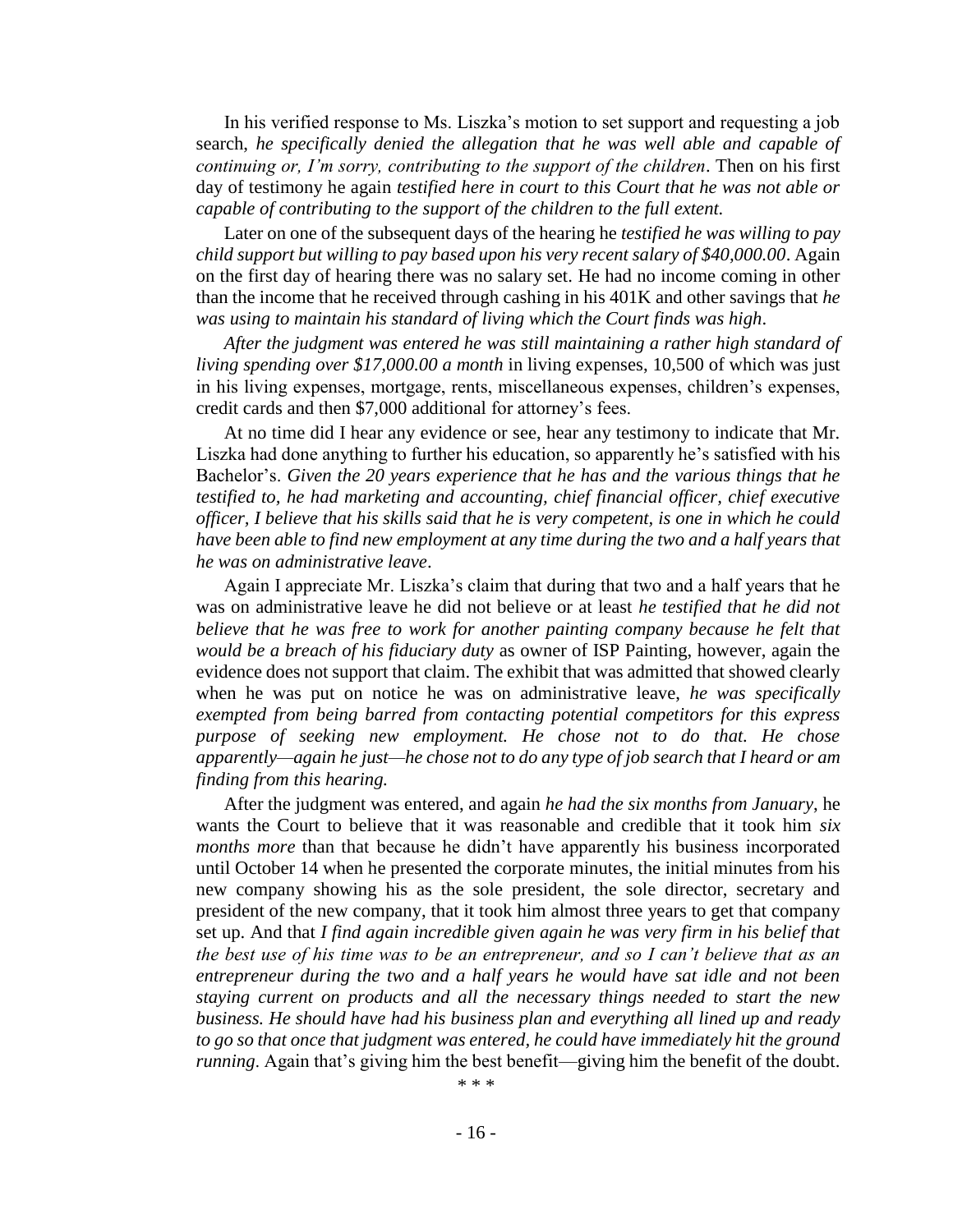I find that the *respondent is voluntarily unemployed*, that he is in fact unwilling to pay the necessary support for his children, and I am going to impute income to him in the amount of \$17,500.00 per month which is the amount that he was living off of and using." (Emphases added.)

¶ 97 The majority, erroneously in my opinion, reads the court's statement that "I am going to impute income to him in the amount of \$17,500.00 per month which is the amount that he was living off of and using" in isolation. The court did *not* base its imputation solely on Michael's stated monthly expenses. When the court's statement is placed in its proper context, it is absolutely clear that in this long and complicated case, the court carefully considered all of the evidence presented. It specifically addressed Michael's degrees in finance and business, his education, his entrepreneurial ability, his substantial and long-term professional experience in several different high-level capacities (including stints as CEO, as CFO, and in human resources and accounting) and the salary he was making at ISP, in addition to his claimed monthly expenses. As is evident from the cases cited above, these are factors that have been used by Illinois courts to determine the appropriate amount of income to impute. As shown in its oral ruling, the court did precisely what the majority has indicated above that it should do (*supra* ¶ 45). If a party is not making a good-faith effort to earn sufficient income (as the court found Michael was not), the court may set a support obligation at a level higher than the parent's actual income as long as the award is appropriate based on the party's skills and experience. *Sweet*, 316 Ill. App. 3d at 107*.* Also noteworthy here is the majority's citation to Gosney<sup>3</sup> for the proposition that, "[i]t is well established that courts have the authority to compel parties to pay child support at a level commensurate with their earning *potential*." (Emphasis added.) *Gosney*, 394 Ill. App. 3d at 1077. The court's oral ruling plainly, in my opinion, demonstrates compliance with these strictures.

 $\overline{a}$ 

¶ 98 The majority's additional requirement that there be opportunities for Michael to earn that wage in his geographic area appears to be derived solely from cases decided in New Jersey (*Caplan*, 864 A.2d at 1117) and Nebraska (*Claborn*, 673 N.W.2d at 540). *Supra* ¶ 45. Similarly, only a California decision (*Berger*, 88 Cal. Rptr. 3d at 774) is cited as authority for foreclosing evidence that Michael once made \$210,000, and presumably could again, as a sufficient basis for imputing income. *Supra* ¶ 47. No Illinois law is cited for these propositions. However, even if those cases are reflective of Illinois law, the entrepreneurial nature of the enterprise that provided Michael's prior salary and the fact that he is attempting to set himself up once again in another, similar entrepreneurial painting business would seem to render such requirements and restrictions inapplicable to him. Quite simply, this record contains nothing to support a finding, based on Illinois law, that the circuit court abused its discretion when it imputed a yearly income of \$210,000 to Michael, and I believe the majority's ruling to the contrary is incorrect.

<sup>3</sup> I note separately that *Gosney* did not actually reach the challenge to the amount of income imputed to an individual. Rather, in *Gosney*, this court held that the circuit court abused its discretion, not because the imputed amount was incorrect but because none of the three situations in which a court has authority to impute income existed. *Gosney*, 394 Ill. App. 3d at 1077-78. *Gosney* did not address the situation the instant case presents, namely, that at least one of the three situations existed such that the circuit court in fact had the authority to impute income and that the actual amount the court set is at issue. Thus, I question the propriety of the majority's use of *Gosney* as stated in paragraphs 47 and 49, *supra*.